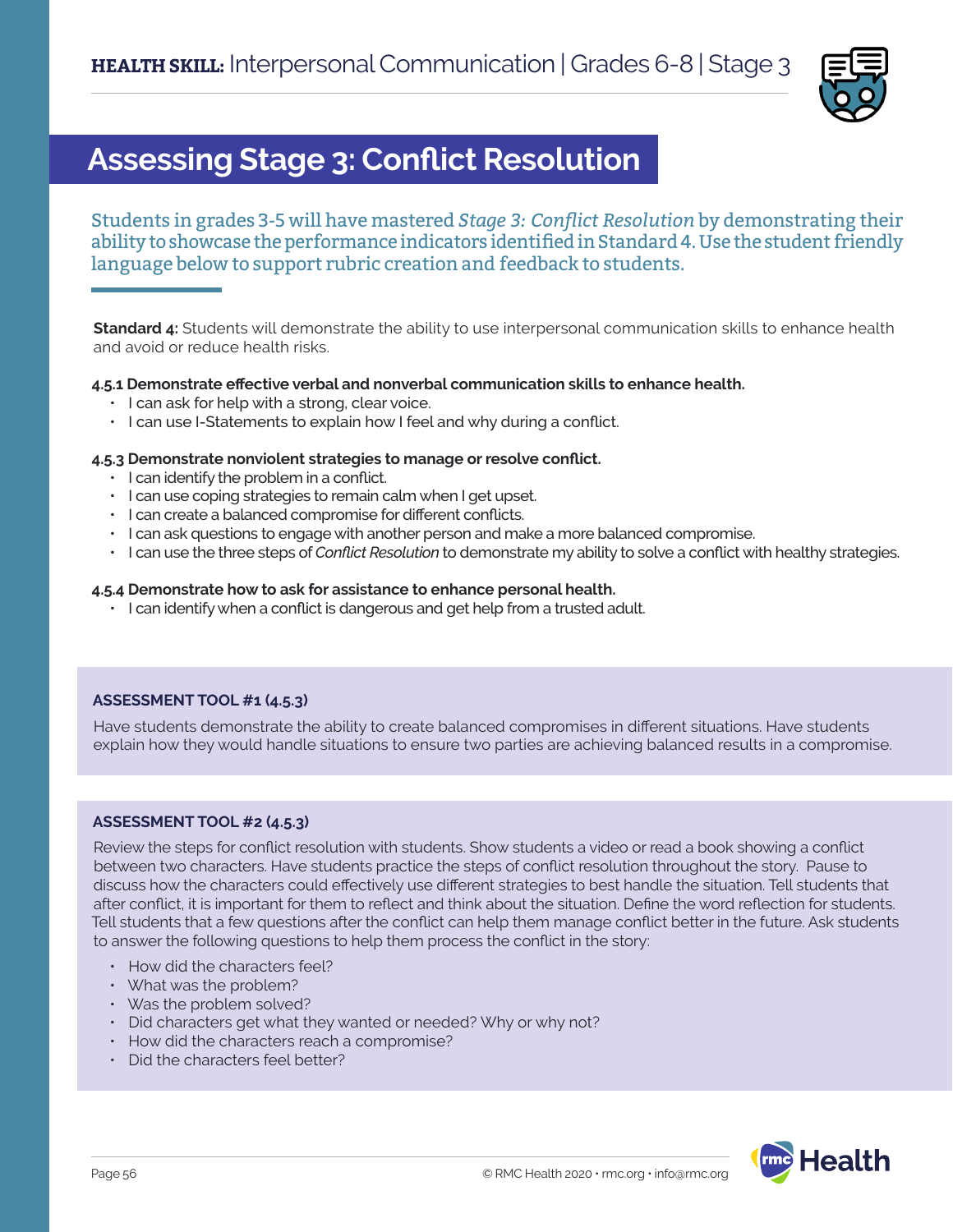

### **ASSESSMENT TOOL #3 (4.5.3)**

Have students review the conflict resolution steps by watching a video of a conflict between two people. Then, have students identify the different steps throughout the video and provide feedback to make the situation better.

### **ASSESSMENT TOOL #4 (4.5.1, 4.5.3, 4.5.4)**

Have students create a comic strip showing two people going through the three steps of conflict resolution. Give students four boxes to show the situation. The first box should show the conflict and how the characters "Stay calm and identify the problem." The second box should show both characters talking to each other, and the third should show the two characters reaching a compromise. The final box should give students a space to practice a reflection for their scenario. Students should label their comics. Students who cannot write should explain their scenarios to a small group. *Comics can be displayed in the classroom as a reminder of the steps for conflict resolution.*

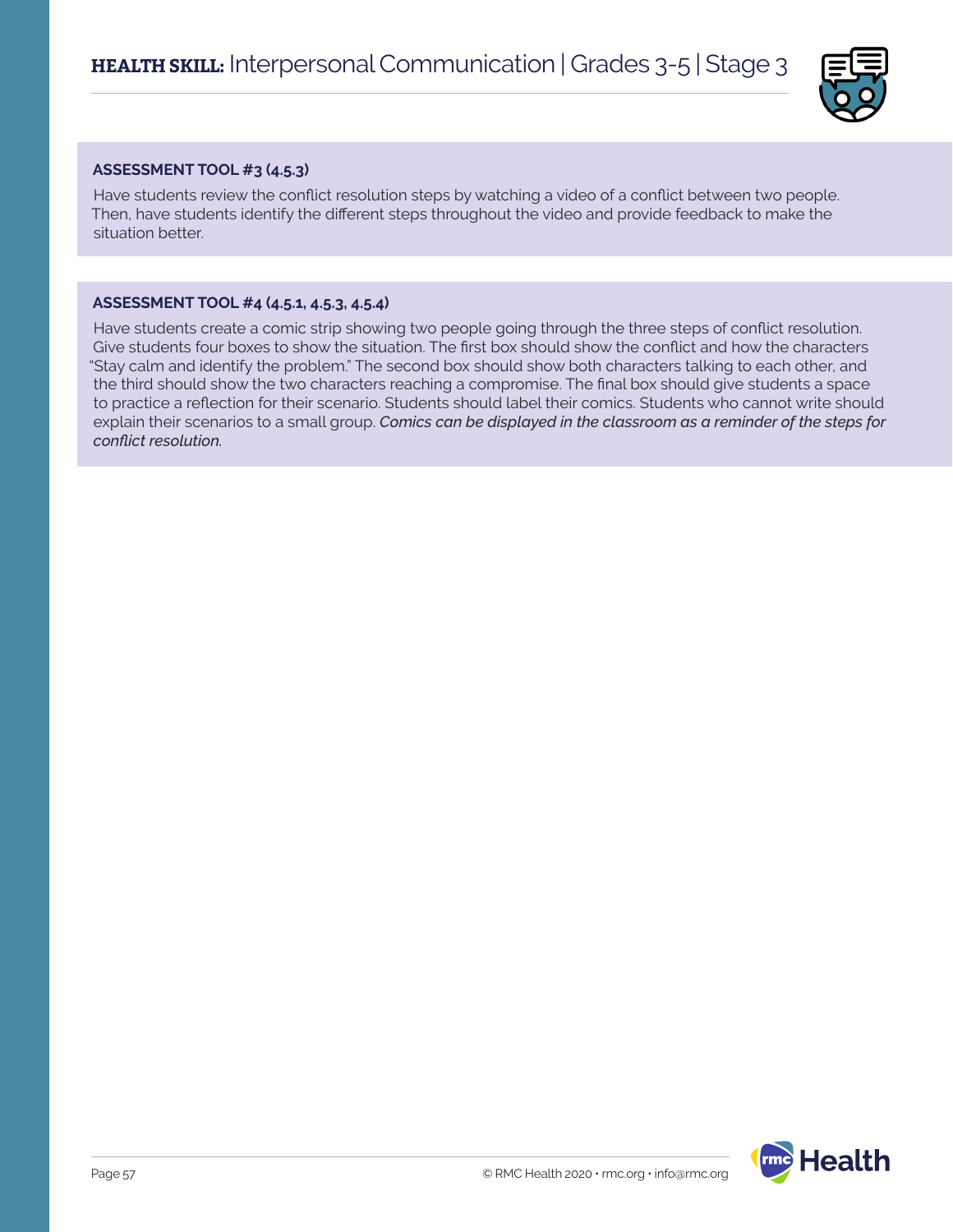

# **Content Area Connections**

Build content understanding through connections with other courses. Share suggestions with teachers to develop plans for content overlap and student language connections.

The use of effective conflict resolution skills helps to create a safe and welcoming classroom. When planning for partner or group work, use *Stage 3: Conflict Resolution* to reinforce healthy ways of communicating during conflict. Explicitly teaching students conflict resolution skills will ensure that students are set up for success and using common language.

Utilize content structures and topics in classrooms to reinforce student understanding and to support ongoing student development. *Stage 3: Conflict Resolution* can be used across content areas when students encounter conflict amongst their peers or with teachers. Remind students to use the their conflict resolution strategies to stay calm and come to a solution that is fair for both people. For example, during art class, students may disagree on how classroom materials should be shared. Teachers can prompt students to use the steps in *Stage 3: Conflict Resolution* to address the issue and move forward in the work.

Reinforce the understanding that effective conflict resolution can help in all areas of life by exploring the following questions with students across contents. Add specific content information in place of the italicized words as necessary. These questions are meant to be used when students are experiencing conflict and struggling to move forward. These questions are a guide for independent reflection when students are challenged to understand how best to communicate their needs, wants, and feelings during conflict and reach a fair compromise.

- How are you feeling in *this moment*?
- Are you calm enough for *this conflict*?
- What I-Statement could you use to express how you are feeling about *this*?
- What is the other person feeling in *this moment*?
- What do you need to resolve *this conflict*?
- What does the other person need to resolve *this conflict*?
- How can you reach a balanced agreement in *this conflict*?
- Is this agreement balanced for both people? Why or why not?

### **VOCABULARY REINFORCEMENT:**

Utilize the vocabulary words below to reinforce student understanding and to showcase the ability to use words across content areas. For example, an entire grade-level team can decide to teach these words within the specific contexts of their classes to deepen understanding of vocabulary and language use.

## *conflict, resolution, perspective, coping strategies, listen, needs, wants, feelings, compromise, fair, negotiate*